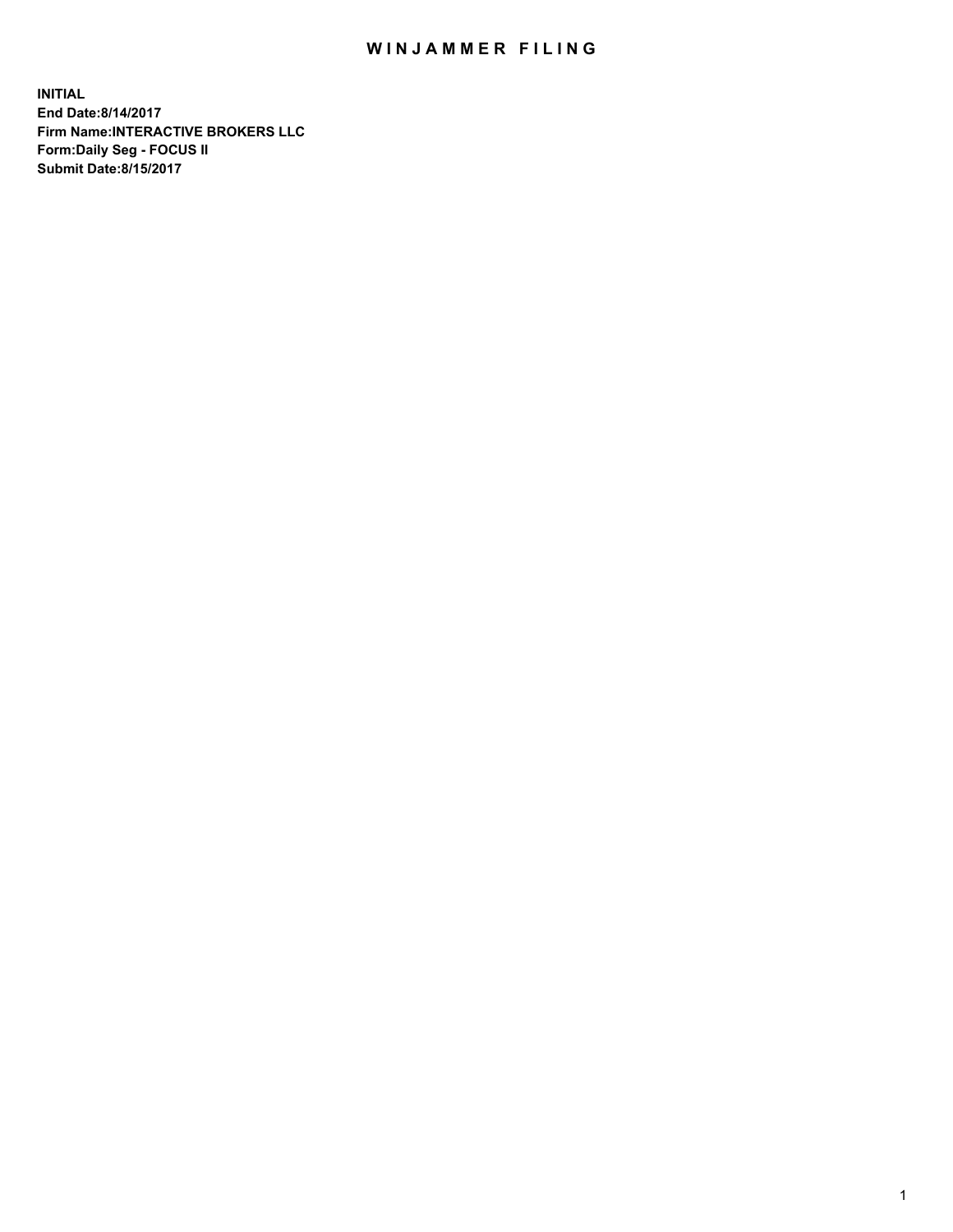## **INITIAL End Date:8/14/2017 Firm Name:INTERACTIVE BROKERS LLC Form:Daily Seg - FOCUS II Submit Date:8/15/2017 Daily Segregation - Cover Page**

| Name of Company<br><b>Contact Name</b><br><b>Contact Phone Number</b><br><b>Contact Email Address</b>                                                                                                                                                                                                                          | <b>INTERACTIVE BROKERS LLC</b><br>James Menicucci<br>203-618-8085<br>jmenicucci@interactivebrokers.c<br>om |
|--------------------------------------------------------------------------------------------------------------------------------------------------------------------------------------------------------------------------------------------------------------------------------------------------------------------------------|------------------------------------------------------------------------------------------------------------|
| FCM's Customer Segregated Funds Residual Interest Target (choose one):<br>a. Minimum dollar amount: ; or<br>b. Minimum percentage of customer segregated funds required:%; or<br>c. Dollar amount range between: and; or<br>d. Percentage range of customer segregated funds required between:% and%.                          | $\overline{\mathbf{0}}$<br>0<br>155,000,000 245,000,000<br>0 <sub>0</sub>                                  |
| FCM's Customer Secured Amount Funds Residual Interest Target (choose one):<br>a. Minimum dollar amount: ; or<br>b. Minimum percentage of customer secured funds required:%; or<br>c. Dollar amount range between: and; or<br>d. Percentage range of customer secured funds required between:% and%.                            | $\overline{\mathbf{0}}$<br>$\overline{\mathbf{0}}$<br>80,000,000 120,000,000<br>00                         |
| FCM's Cleared Swaps Customer Collateral Residual Interest Target (choose one):<br>a. Minimum dollar amount: ; or<br>b. Minimum percentage of cleared swaps customer collateral required:% ; or<br>c. Dollar amount range between: and; or<br>d. Percentage range of cleared swaps customer collateral required between:% and%. | $\overline{\mathbf{0}}$<br>$\overline{\mathbf{0}}$<br>0 <sub>0</sub><br><u>00</u>                          |

Attach supporting documents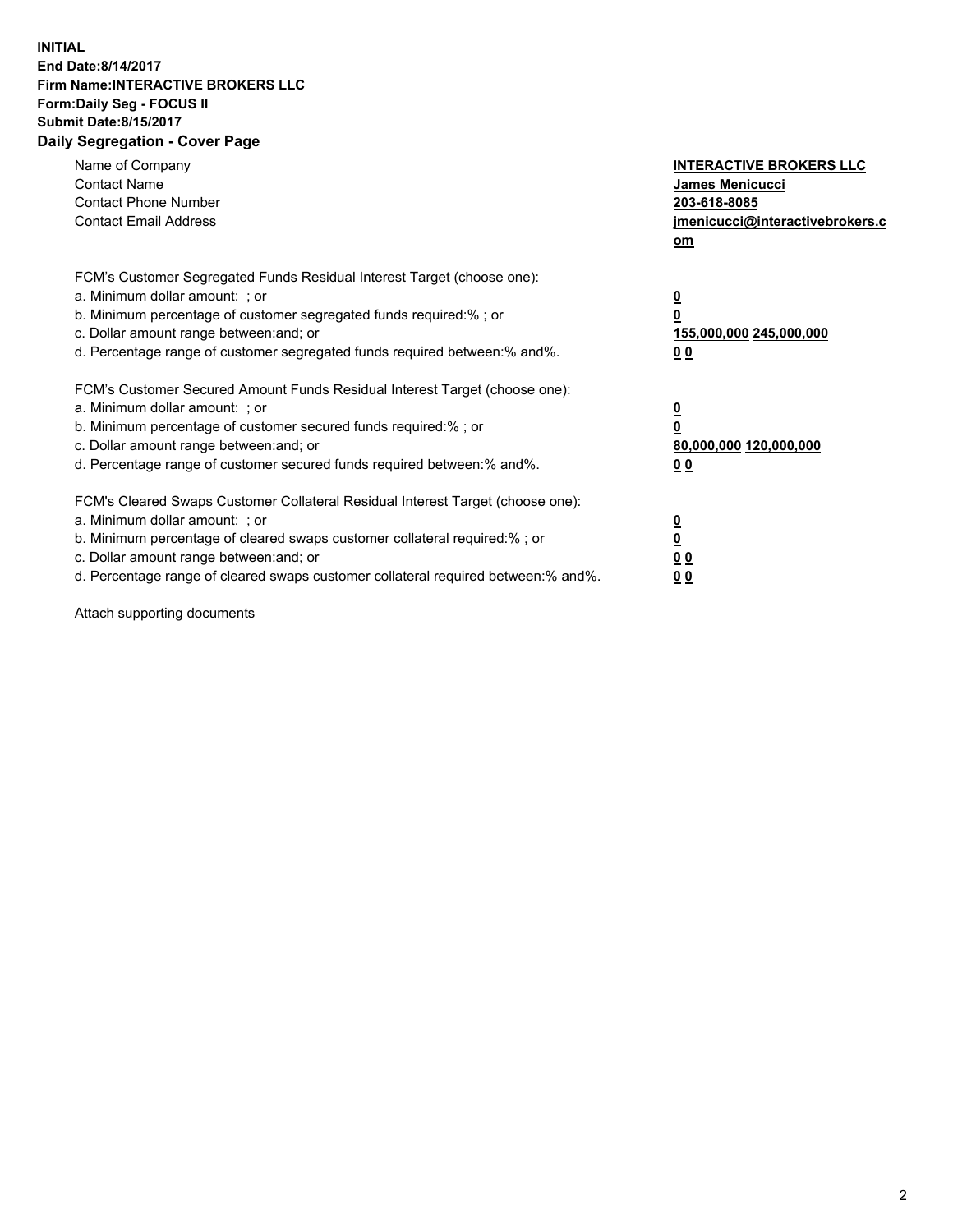## **INITIAL End Date:8/14/2017 Firm Name:INTERACTIVE BROKERS LLC Form:Daily Seg - FOCUS II Submit Date:8/15/2017 Daily Segregation - Secured Amounts**

|     | Dany Oogrogaach - Ocearea Amounta                                                                          |                                  |
|-----|------------------------------------------------------------------------------------------------------------|----------------------------------|
|     | Foreign Futures and Foreign Options Secured Amounts                                                        |                                  |
|     | Amount required to be set aside pursuant to law, rule or regulation of a foreign                           | $0$ [7305]                       |
|     | government or a rule of a self-regulatory organization authorized thereunder                               |                                  |
| 1.  | Net ledger balance - Foreign Futures and Foreign Option Trading - All Customers                            |                                  |
|     | A. Cash                                                                                                    | 369,084,151 [7315]               |
|     | B. Securities (at market)                                                                                  | $0$ [7317]                       |
| 2.  | Net unrealized profit (loss) in open futures contracts traded on a foreign board of trade                  | $-5,320,210$ [7325]              |
| 3.  | Exchange traded options                                                                                    |                                  |
|     | a. Market value of open option contracts purchased on a foreign board of trade                             | 26,180 [7335]                    |
|     | b. Market value of open contracts granted (sold) on a foreign board of trade                               | $-11,892$ [7337]                 |
| 4.  | Net equity (deficit) (add lines 1.2. and 3.)                                                               | 363,778,229 [7345]               |
| 5.  | Account liquidating to a deficit and account with a debit balances - gross amount                          | 6,760 [7351]                     |
|     | Less: amount offset by customer owned securities                                                           | 0 [7352] 6,760 [7354]            |
| 6.  | Amount required to be set aside as the secured amount - Net Liquidating Equity                             | 363,784,989 [7355]               |
|     | Method (add lines 4 and 5)                                                                                 |                                  |
| 7.  | Greater of amount required to be set aside pursuant to foreign jurisdiction (above) or line                | 363,784,989 [7360]               |
|     | 6.                                                                                                         |                                  |
|     | FUNDS DEPOSITED IN SEPARATE REGULATION 30.7 ACCOUNTS                                                       |                                  |
| 1.  | Cash in banks                                                                                              |                                  |
|     | A. Banks located in the United States                                                                      | 59,835,587 [7500]                |
|     | B. Other banks qualified under Regulation 30.7                                                             | 0 [7520] 59,835,587 [7530]       |
| 2.  | Securities                                                                                                 |                                  |
|     | A. In safekeeping with banks located in the United States                                                  | 343,808,260 [7540]               |
|     | B. In safekeeping with other banks qualified under Regulation 30.7                                         | 0 [7560] 343,808,260 [7570]      |
| 3.  | Equities with registered futures commission merchants                                                      |                                  |
|     | A. Cash                                                                                                    | $0$ [7580]                       |
|     | <b>B.</b> Securities                                                                                       | $0$ [7590]                       |
|     | C. Unrealized gain (loss) on open futures contracts                                                        | $0$ [7600]                       |
|     | D. Value of long option contracts                                                                          | $0$ [7610]                       |
|     | E. Value of short option contracts                                                                         | 0 [7615] 0 [7620]                |
| 4.  | Amounts held by clearing organizations of foreign boards of trade                                          |                                  |
|     | A. Cash                                                                                                    | $0$ [7640]                       |
|     | <b>B.</b> Securities                                                                                       | $0$ [7650]                       |
|     | C. Amount due to (from) clearing organization - daily variation                                            | $0$ [7660]                       |
|     | D. Value of long option contracts                                                                          | $0$ [7670]                       |
|     | E. Value of short option contracts                                                                         | 0 [7675] 0 [7680]                |
| 5.  | Amounts held by members of foreign boards of trade                                                         |                                  |
|     | A. Cash                                                                                                    | 90,608,299 [7700]                |
|     | <b>B.</b> Securities                                                                                       | $0$ [7710]                       |
|     | C. Unrealized gain (loss) on open futures contracts                                                        | $-3,504,713$ [7720]              |
|     | D. Value of long option contracts                                                                          | 26,180 [7730]                    |
|     | E. Value of short option contracts                                                                         | -11,892 [7735] 87,117,874 [7740] |
| 6.  | Amounts with other depositories designated by a foreign board of trade                                     | $0$ [7760]                       |
| 7.  | Segregated funds on hand                                                                                   | $0$ [7765]                       |
| 8.  | Total funds in separate section 30.7 accounts                                                              | 490,761,721 [7770]               |
| 9.  | Excess (deficiency) Set Aside for Secured Amount (subtract line 7 Secured Statement<br>Page 1 from Line 8) | 126,976,732 [7380]               |
| 10. | Management Target Amount for Excess funds in separate section 30.7 accounts                                | 80,000,000 [7780]                |
| 11. | Excess (deficiency) funds in separate 30.7 accounts over (under) Management Target                         | 46,976,732 [7785]                |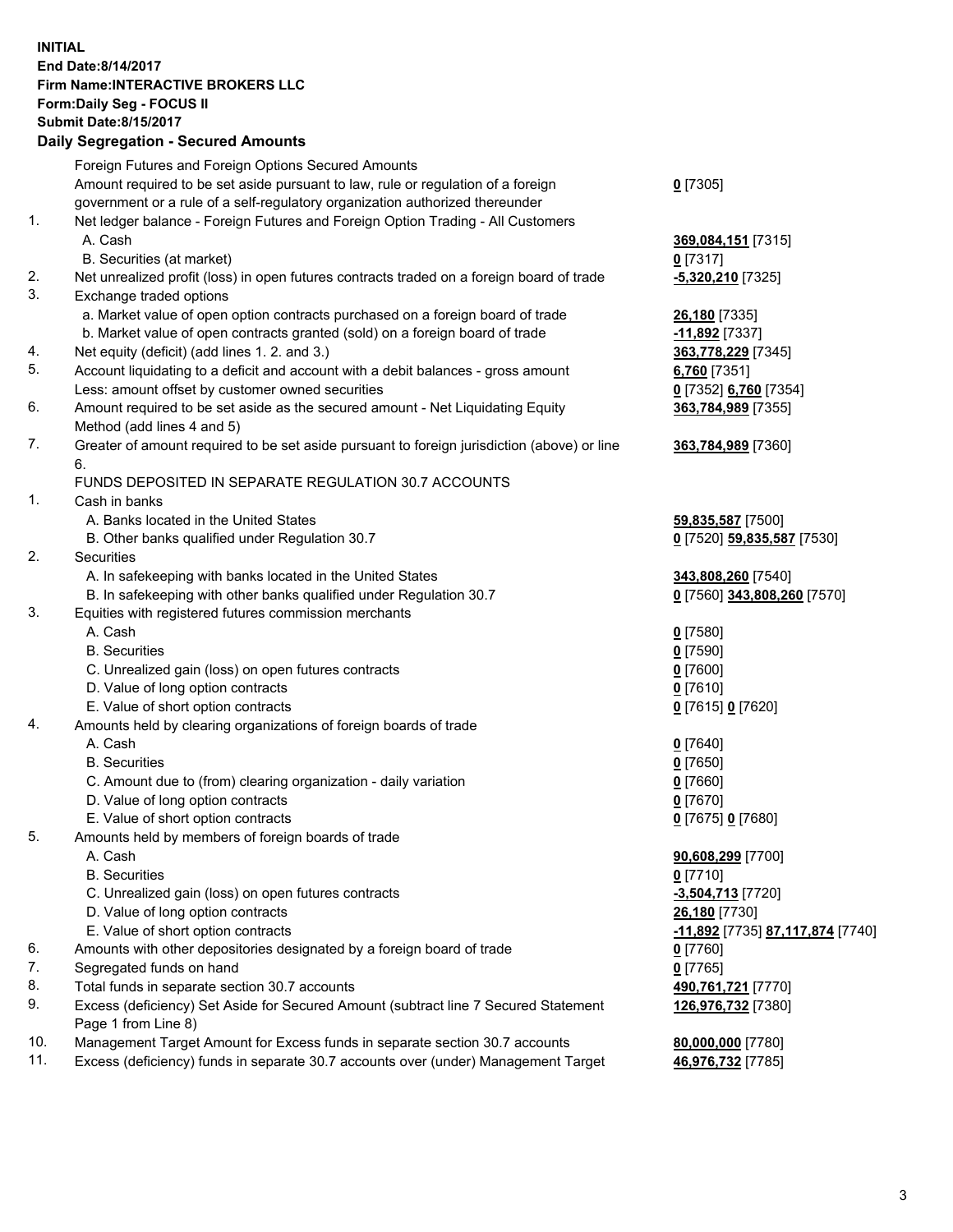**INITIAL End Date:8/14/2017 Firm Name:INTERACTIVE BROKERS LLC Form:Daily Seg - FOCUS II Submit Date:8/15/2017 Daily Segregation - Segregation Statement** SEGREGATION REQUIREMENTS(Section 4d(2) of the CEAct) 1. Net ledger balance A. Cash **4,508,159,304** [7010] B. Securities (at market) **0** [7020] 2. Net unrealized profit (loss) in open futures contracts traded on a contract market **-49,879,678** [7030] 3. Exchange traded options A. Add market value of open option contracts purchased on a contract market **201,332,546** [7032] B. Deduct market value of open option contracts granted (sold) on a contract market **-299,489,913** [7033] 4. Net equity (deficit) (add lines 1, 2 and 3) **4,360,122,259** [7040] 5. Accounts liquidating to a deficit and accounts with debit balances - gross amount **212,223** [7045] Less: amount offset by customer securities **0** [7047] **212,223** [7050] 6. Amount required to be segregated (add lines 4 and 5) **4,360,334,482** [7060] FUNDS IN SEGREGATED ACCOUNTS 7. Deposited in segregated funds bank accounts A. Cash **977,176,395** [7070] B. Securities representing investments of customers' funds (at market) **2,387,580,510** [7080] C. Securities held for particular customers or option customers in lieu of cash (at market) **0** [7090] 8. Margins on deposit with derivatives clearing organizations of contract markets A. Cash **518,643,304** [7100] B. Securities representing investments of customers' funds (at market) **771,998,071** [7110] C. Securities held for particular customers or option customers in lieu of cash (at market) **0** [7120] 9. Net settlement from (to) derivatives clearing organizations of contract markets **10,761,740** [7130] 10. Exchange traded options A. Value of open long option contracts **201,298,028** [7132] B. Value of open short option contracts **-299,473,853** [7133] 11. Net equities with other FCMs A. Net liquidating equity **0** [7140] B. Securities representing investments of customers' funds (at market) **0** [7160] C. Securities held for particular customers or option customers in lieu of cash (at market) **0** [7170] 12. Segregated funds on hand **0** [7150] 13. Total amount in segregation (add lines 7 through 12) **4,567,984,195** [7180] 14. Excess (deficiency) funds in segregation (subtract line 6 from line 13) **207,649,713** [7190] 15. Management Target Amount for Excess funds in segregation **155,000,000** [7194] **52,649,713** [7198]

16. Excess (deficiency) funds in segregation over (under) Management Target Amount Excess